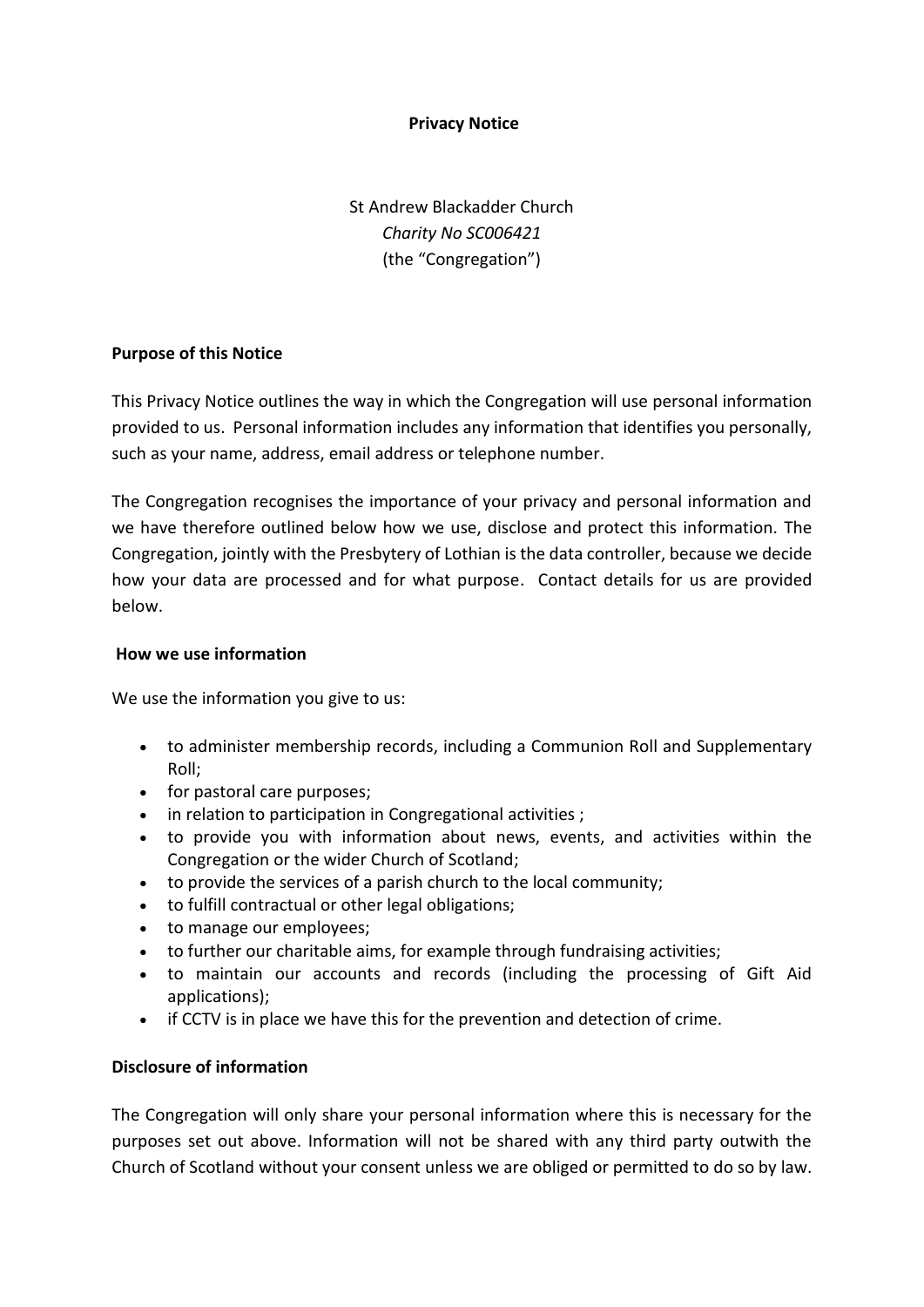## **Basis for processing personal information**

The Congregation processes your information in the course of its legitimate activities, with appropriate safeguards in place, as a not-for-profit body with a religious aim and on the basis that our processing relates solely to members, former members or people who have regular contact with us, and that this information is not disclosed to any third party without your consent.

We also process information where this is necessary for compliance with our legal obligations; where processing is necessary for the purposes of our legitimate interests and such interests are not overridden by your interests or fundamental rights and freedoms; and where you have given consent to the processing of your information for a particular purpose.

# **Storage and security of personal information**

The Congregation will strive to ensure that personal information is accurate and held in a secure and confidential environment. We will keep your personal information for as long as you are a member or adherent or have regular contact with us or so long as we are obliged to keep it by law or may need it in order to respond to any questions or complaints or to show that we treated you fairly. We may also keep it for statistical purposes but if so we will only use it for that purpose. When the information is no longer needed it will be securely destroyed or permanently rendered anonymous. Further information about our data retention policy is available at *http://www.standrewblackadder.org.uk*

### **Getting a copy of your personal information**

You can request details of the personal information which the Congregation holds about you by contacting us using the contact details given below.

### **Inaccuracies and Objections**

If you believe that any information the Congregation holds about you is incorrect or incomplete or if you do not wish your personal information to be held or used by us please let us know. Any information found to be incorrect will be corrected as quickly as possible.

You have the right to object to our use of your personal information, or to ask us to remove or stop using your personal information if there is no need for us to keep it. There may be legal or other reasons why we need to keep or use your data, but please tell us if you think that we should not be using it.

If we are processing your data on the basis of your explicit consent, you can withdraw your consent at any time. Please contact us if you want to do so.